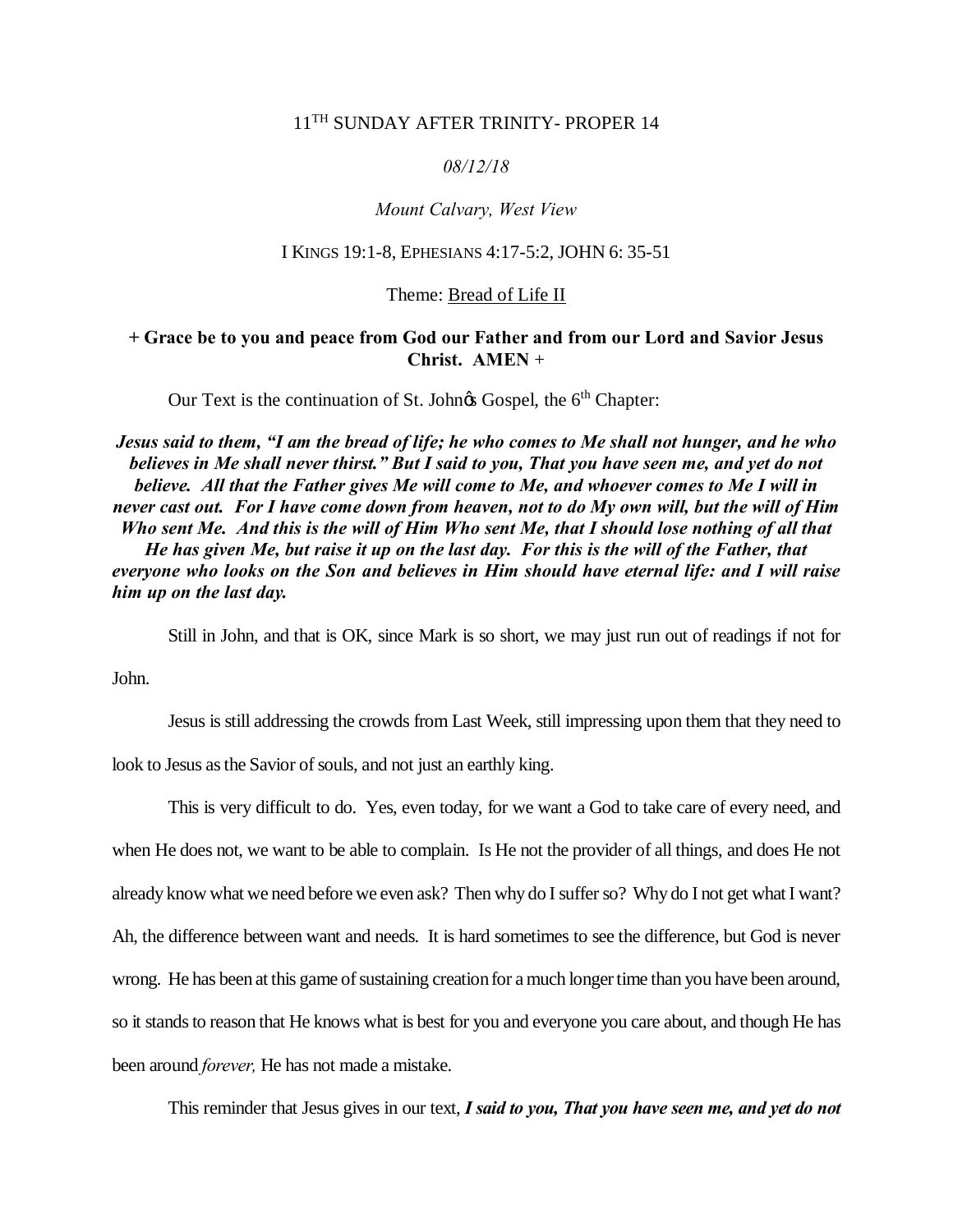*believe,* compels us to remember that God does give us everything, but just like the Israelites in the wilderness, we see signs but do not commit body heart and soul to the Savior that makes all these gifts possible. We murmur just as often 6 if not more than 6 the Israelites, and as long as we think we have something to do with our Salvation, we will be lost eternally to eternal death and separation from God. He does not want that, so He does everything possible to help you see and believe in the One He has sent. To accomplish this, He sends the Holy Ghost to you in Word and Sacrament ministry. He gives you the Sacrament of your baptism to know you are a forgiven child of the Heavenly Father. He gives you the Word to read, mark, learn and inwardly digest; simply put, to believe. He gives you the Bread of Life in the sacrament of the Altar, to receive again the Salvation of your soul to all who Believe in the real presence of Christ Jesus from the cross.

There is the key to everything! You cannot be lost, nor forgotten, if Jesus has died for your sins and rose for your comfort. This world wants you to rely on self, Jesus wants you to believe and rely on Him. There is a commercial that shows a bunch of sports celebrations and captions the copy: the world asks why, sport says why not? Maybe we need to promote Christianity as such. The world asks why we eat and drink Christ, Christians say, here is the Bread of Life and eternal at that. All people are given the call to repent, and thereby all people are given the call to receive eternal life. All people are called to eat and to drink Christ in with and under the forms of bread and wine so that you can receive what they promise, eternal life, and a resurrection to Salvation on the last day. And all people are given the opportunity to examine themselves and trust in Jesus Christ alone for Salvation.

Sealed for the day of redemption, Jesus promised that He would come back to receive you to Himself. The eating of His flesh keeps us in the memory of His death, till He comes to give us life. May we always see His work in our Sacraments, and my we share the work in us, with those who need to see Jesus as He is. In our Triune God's Name, we pray. **AMEN.**

-2-